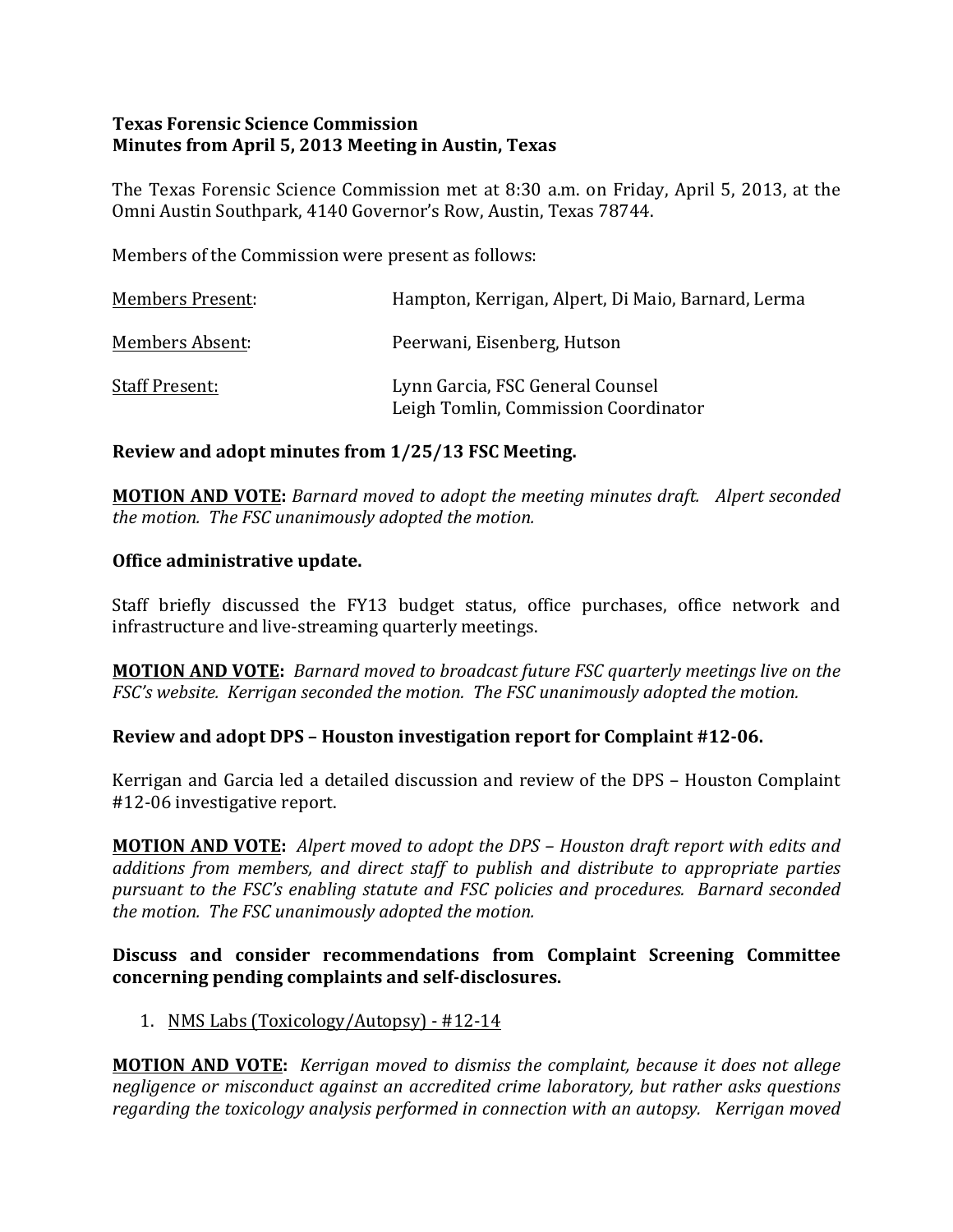to direct staff to write the complainant a letter recommending she contact the forensic *pathologist* who performed the autopsy directly, and if she does not receive an answer, the *National Association of Medical Examiners, The Texas Medical Board and/or the American* Academy of Forensic Sciences. Lerma seconded the motion. The FSC unanimously adopted *the motion.* 

## 2. SWIFS (Forensic Biology) - #12-15

**MOTION AND VOTE:** Lerma moved to dismiss the complaint, because its primary allegation *pertains to perjured testimony during a court hearing, an area that is within the sole purview* of Texas courts, and because the quality assurance concerns raised were previously addressed by the Commission. Lerma moved to direct staff to compose a letter to the complainant explaining that further duplicative complaints, absent new material information, will be dismissed. Alpert seconded the motion. The FSC unanimously adopted the motion.<sup>\*</sup>

\*Dr. Barnard recused himself from discussion and voting on this complaint due to his leadership position at SWIFS.

3. DPS – Houston (DNA – Desormeaux) #12-09

Dr. Eisenberg is in the process of reviewing documentation received on this complaint since the last Commission meeting and will report back to the Complaint Screening Committee and the full FSC for deliberation on this complaint at the FSC's next quarterly meeting.

# **Discussion of Thomas Florence (Dismissed Complaint #11-13) communication regarding lawsuit.**

The FSC briefly discussed a letter received from the above complainant indicating a lawsuit would be filed against the FSC. Staff briefly discussed contact with the Attorney General's office to notify them of the letter and verify that as of today's date, the Commission has not been served with any legal pleadings in this matter.

# **Report from February 4, 2013 Senate Nominations Committee hearing for** Governor's appointments.

Alpert and Di Maio addressed FSC members about their appearance and testimony at the Senate Nominations Committee hearing. Garcia reported that all of the Governor's appointees were unanimously confirmed by the Senate Nominations Committee and the full Senate.

# **Report from February 21, 2013 House Committee on Homeland Security and Public Safety Committee**

Garcia reported on her appearance on behalf of FSC members at the House Committee on Homeland Security and Public Safety Committee hearing.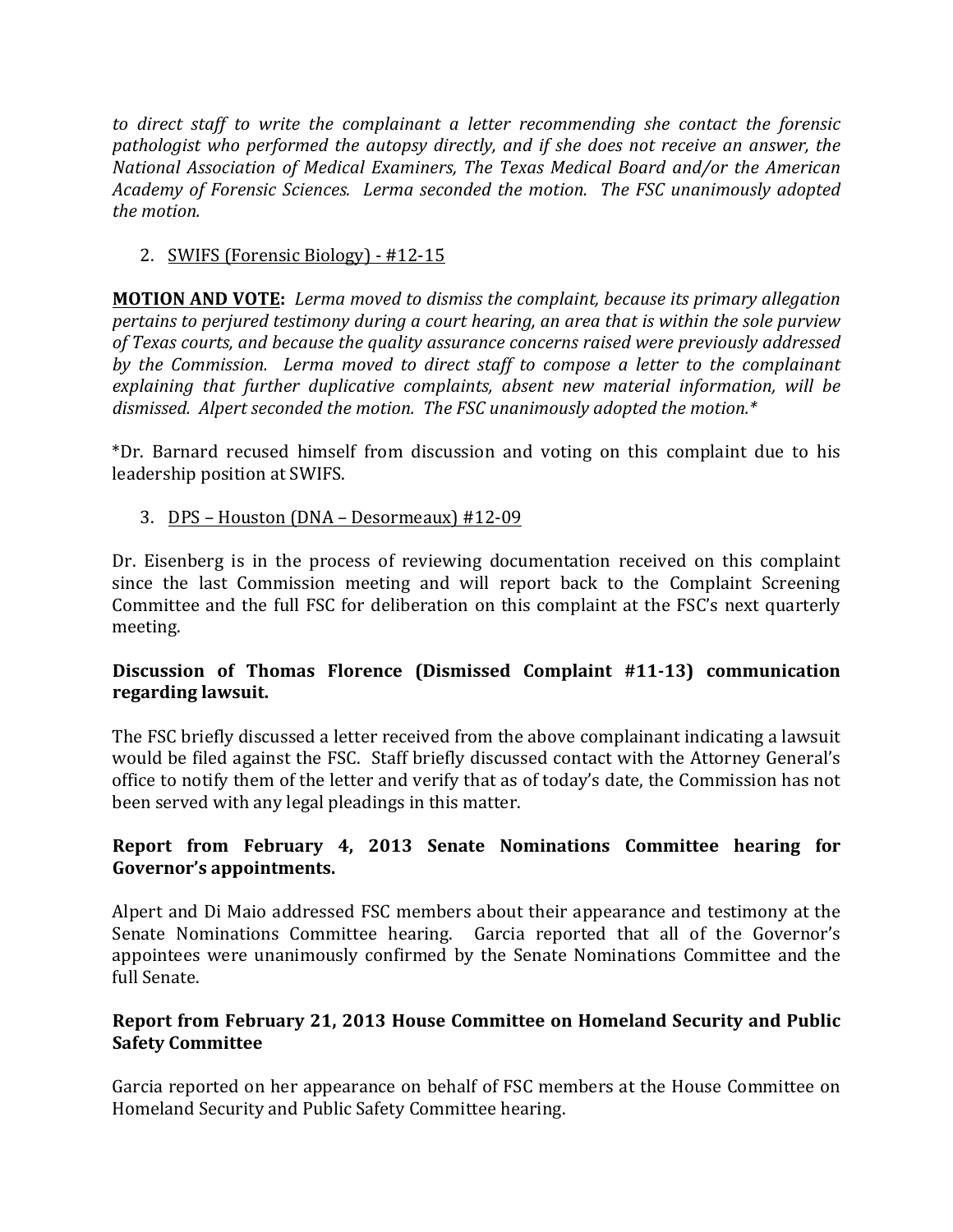## Legislative discussion, including update on 83<sup>rd</sup> Session legislation pertaining to the **Forensic Science Commission**

Garcia gave a legislative update on three FSC-related bills that were filed this legislative session, including SB  $694$ , SB 1238 and SB 1728 and further explained how each might impact the FSC's jurisdiction. Garcia commented that she would continue to follow the legislative session closely and remain available to legislators requesting information related to the bills throughout the session.

## Forensic Development Committee update, including joint conference with TCJIU, crime lab manager academy, TTAGs, survey results and research project with UT **Arlington**

### Forensic Management Academy

**MOTION AND VOTE:** *Kerrigan moved to approve using FSC funds to deliver a three-day intensive lab manager training program to Texas public crime laboratory directors in Austin,* Texas. Barnard seconded the motion. The FSC unanimously adopted the motion.

### Texas Technical Advisory Groups

The Commission will continue to work with the Texas Association of Crime Lab Directors to organize discipline-specific advisory groups to discuss current issues in that particular field and issue observations related to same.

#### Joint Roundtables with Texas Criminal Justice Integrity Unit

The FSC discussed plans to host two half-day roundtable sessions this summer in collaboration with TCJIU, one focused on certification in Texas and the other defendant notification in cases involving high-volume disciplines.

#### Survey Results

Members discussed feedback from the laboratory manager survey related to certification that was distributed to managers.

#### Research Project with UT Arlington

Members discussed tentative plans to work with UT Arlington in developing a business case that analyzes the costs and benefits of properly funding crime laboratories. Eisenberg will provide further update at next quarterly meeting.